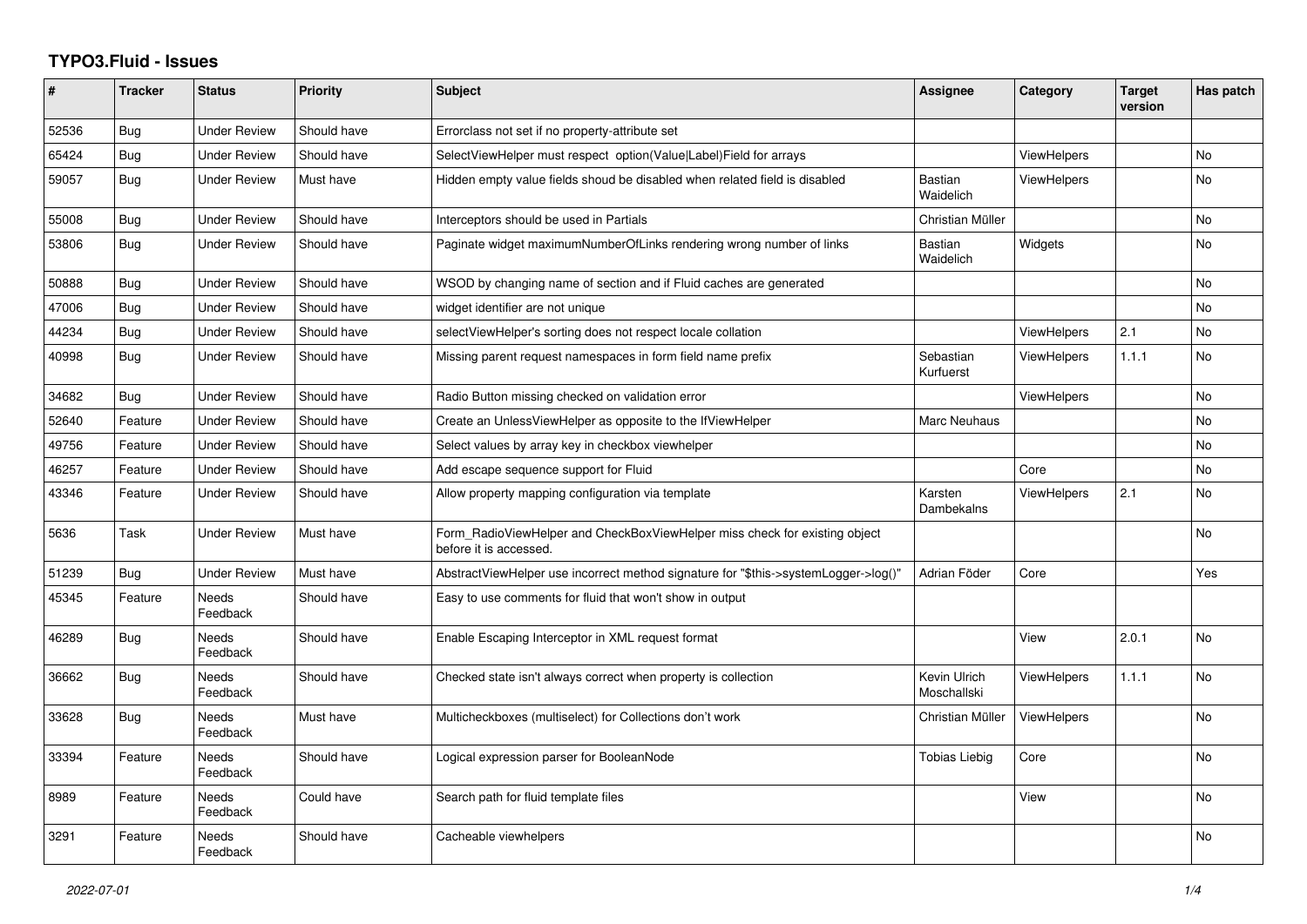| #     | <b>Tracker</b> | <b>Status</b>            | <b>Priority</b> | Subject                                                                                   | <b>Assignee</b>        | Category    | <b>Target</b><br>version | Has patch |
|-------|----------------|--------------------------|-----------------|-------------------------------------------------------------------------------------------|------------------------|-------------|--------------------------|-----------|
| 46091 | Task           | <b>Needs</b><br>Feedback | Should have     | Show source file name and position on exceptions during parsing                           |                        |             |                          | No        |
| 8491  | Task           | Needs<br>Feedback        | Should have     | link.action and uri.action differ in absolute argument                                    | Karsten<br>Dambekalns  | ViewHelpers |                          | No        |
| 58862 | <b>Bug</b>     | Needs<br>Feedback        | Should have     | FormViewHelper doesn't accept NULL as value for \$arguments                               | Bastian<br>Waidelich   | ViewHelpers |                          | Yes       |
| 9005  | Feature        | Accepted                 | Could have      | Fluid Template Analyzer (FTA)                                                             | Sebastian<br>Kurfuerst |             |                          |           |
| 28551 | <b>Bug</b>     | Accepted                 | Should have     | (v4) backport VHTest                                                                      | Sebastian<br>Kurfuerst |             |                          | No        |
| 5933  | Feature        | Accepted                 | Should have     | Optional section rendering                                                                | Sebastian<br>Kurfuerst | ViewHelpers |                          | No        |
| 13045 | Bug            | New                      | Should have     | Entity decode of strings are different between if-conditions and output of variable       |                        |             |                          |           |
| 48355 | Feature        | New                      | Could have      | Assign output of viewhelper to template variable for further processing.                  |                        |             |                          |           |
| 9514  | Feature        | New                      | Should have     | Support explicit Array Arguments for ViewHelpers                                          |                        |             |                          |           |
| 4704  | Feature        | New                      | Should have     | Improve parsing exception messages                                                        |                        | Core        |                          |           |
| 1907  | Feature        | New                      | Could have      | Default values for view helpers based on context                                          |                        | Core        |                          |           |
| 9950  | Task           | New                      | Should have     | Binding to nested arrays impossible for form-elements                                     |                        | ViewHelpers |                          |           |
| 58983 | Bug            | New                      | Should have     | format.date does not respect linebreaks and throws exception                              |                        |             |                          | No        |
| 58921 | Bug            | New                      | Should have     | f:form.* VHs crash if NOT inside f:form but followed by f:form                            |                        |             |                          | No        |
| 57885 | Bug            | New                      | Must have       | Inputs are cleared from a second form if the first form produced a vallidation error      |                        |             |                          | No        |
| 54284 | Bug            | New                      | Should have     | Default Option for Switch/Case VH                                                         |                        | ViewHelpers |                          | No        |
| 52591 | Bug            | New                      | Should have     | The Pagination Widget broken for joined objects                                           |                        |             |                          | No        |
| 52419 | Bug            | New                      | Should have     | Wrong PHPDocs notation for default value inline f:translate viewhelper                    |                        |             | 2.0                      | No        |
| 49600 | Bug            | New                      | Should have     | f:form tag shown as a HTML on frontend                                                    |                        | ViewHelpers |                          | No        |
| 49038 | Bug            | New                      | Must have       | form.select does not select the first item if prependOptionValue is used                  |                        |             |                          | No        |
| 45384 | <b>Bug</b>     | New                      | Must have       | Persisted entity object in widget-configuration cannot be deserialized (after reload)     |                        | Widgets     | 2.0.1                    | No        |
| 40064 | Bug            | New                      | Must have       | Multiselect is not getting persisted                                                      |                        | ViewHelpers |                          | No        |
| 39990 | Bug            | New                      | Should have     | Same form twice in one template: hidden fields for empty values are only rendered<br>once |                        | Core        |                          | No        |
| 38369 | <b>Bug</b>     | New                      | Must have       | Resource ViewHelpers should not fall back to request package                              |                        | View        |                          | No        |
| 37619 | <b>Bug</b>     | New                      | Should have     | Fatal Error when using variable in name attribute of Section ViewHelper                   |                        | ViewHelpers |                          | No        |
| 36655 | <b>Bug</b>     | New                      | Should have     | Pagination Links                                                                          |                        | Widgets     |                          | No        |
| 33551 | <b>Bug</b>     | New                      | Must have       | View helper values break out of a partial scope                                           | Sebastian<br>Kurfuerst | Core        |                          | No        |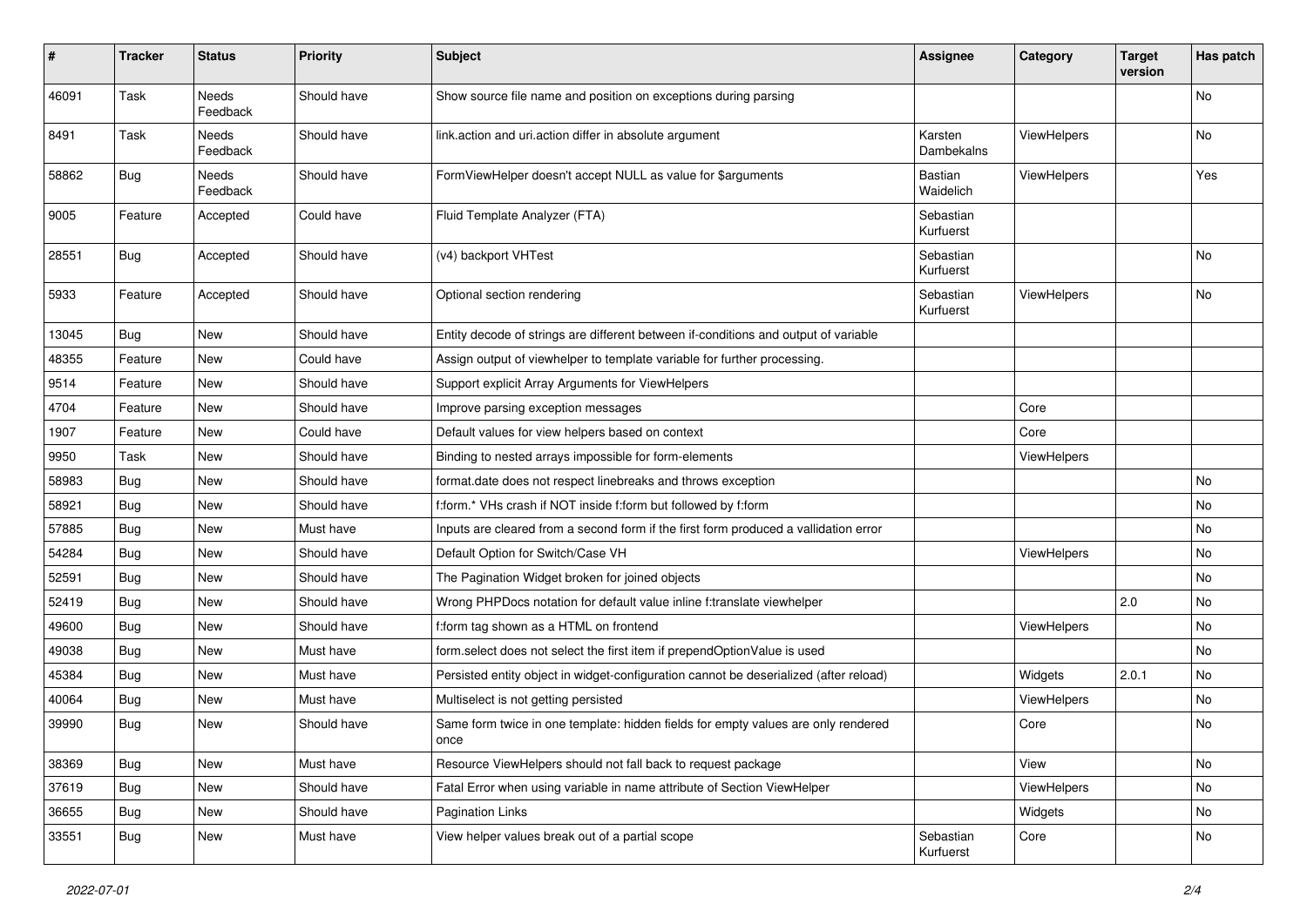| ∦     | <b>Tracker</b> | <b>Status</b> | <b>Priority</b> | <b>Subject</b>                                                                                              | <b>Assignee</b>        | Category    | <b>Target</b><br>version | Has patch |
|-------|----------------|---------------|-----------------|-------------------------------------------------------------------------------------------------------------|------------------------|-------------|--------------------------|-----------|
| 28554 | Bug            | New           | Should have     | (v4) implement feature flag to disable caching                                                              |                        |             |                          | No        |
| 28553 | Bug            | New           | Should have     | improve XHProf test setup                                                                                   |                        |             |                          | No        |
| 28552 | <b>Bug</b>     | New           | Should have     | (v5) write ViewHelper test for compiled run; adjust functional test to do two passes<br>(uncached & cached) |                        |             |                          | No        |
| 28550 | Bug            | New           | Should have     | (v4) make widgets cacheable, i.e. not implement childnodeaccess interface                                   |                        |             |                          | No        |
| 28549 | Bug            | New           | Should have     | make widgets cacheable, i.e. not implement childnodeaccess interface                                        |                        |             |                          | No        |
| 27607 | <b>Bug</b>     | New           | Must have       | Make Fluid comparisons work when first element is STRING, second is NULL.                                   |                        | Core        |                          | No        |
| 12863 | <b>Bug</b>     | New           | Should have     | Attributes of a viewhelper can't contain a '-'                                                              | Sebastian<br>Kurfuerst | Core        |                          | No        |
| 8648  | Bug            | New           | Should have     | format.crop ViewHelper should support all features of the crop stdWrap function                             |                        | ViewHelpers |                          | No.       |
| 3481  | <b>Bug</b>     | New           | Should have     | Use ViewHelperVariableContainer in PostParseFacet                                                           |                        | Core        |                          | No        |
| 62346 | Feature        | New           | Could have      | f:comment should have high precende                                                                         |                        | Core        | 3.x                      | No.       |
| 60271 | Feature        | New           | Should have     | Paginate viewhelper, should also support arrays                                                             |                        |             |                          | No        |
| 60181 | Feature        | <b>New</b>    | Could have      | Caching mechanism for Fluid Views/Templates                                                                 |                        | View        |                          | No.       |
| 60003 | Feature        | New           | Should have     | Add required-Attribute to f:form.password                                                                   |                        | ViewHelpers |                          | No        |
| 51277 | Feature        | New           | Should have     | ViewHelper context should be aware of actual file occurrence                                                |                        |             |                          | No        |
| 51100 | Feature        | New           | Must have       | Links with absolute URI should have the option of URI Scheme                                                |                        | ViewHelpers |                          | No.       |
| 46545 | Feature        | New           | Should have     | Better support for arrays in options of SelectViewHelper                                                    |                        |             |                          | No        |
| 45153 | Feature        | New           | Should have     | f:be.menus.actionMenuItem - Detection of the current select option is insufficient                          |                        |             |                          | No.       |
| 42397 | Feature        | New           | Should have     | Missing viewhelper for general links                                                                        |                        |             |                          | No        |
| 40081 | Feature        | New           | Should have     | Allow assigned variables as keys in arrays                                                                  |                        |             |                          | No        |
| 39936 | Feature        | New           | Should have     | registerTagAttribute should handle default values                                                           |                        | ViewHelpers |                          | No        |
| 38130 | Feature        | New           | Should have     | Checkboxes and multiple select fields should have an assignable default value                               |                        |             |                          | No.       |
| 37095 | Feature        | New           | Should have     | It should be possible to set a different template on a Fluid TemplateView inside an<br>action               | Christopher<br>Hlubek  |             |                          | No        |
| 36410 | Feature        | New           | Should have     | Allow templates to send arguments back to layout                                                            |                        | ViewHelpers |                          | No.       |
| 33215 | Feature        | New           | Should have     | RFC: Dynamic values in ObjectAccess paths                                                                   |                        |             |                          | No        |
| 31955 | Feature        | New           | Should have     | f:uri.widget                                                                                                |                        | Widgets     |                          | No        |
| 30555 | Feature        | New           | Could have      | Make TagBuilder more extensible                                                                             |                        | Core        |                          | No        |
| 10472 | Feature        | New           | Could have      | Fluid Standalone distribution                                                                               |                        | Core        |                          | No        |
| 3725  | Feature        | New           | Could have      | CSS Engine                                                                                                  | Christian Müller       | ViewHelpers |                          | No        |
| 56237 | Task           | New           | Should have     | in-line (Condition) ViewHelpers should not evaluate on parsing                                              |                        |             |                          | No        |
| 54195 | Task           | New           | Should have     | Rename and move FormViewHelper's errorClass value, currently 'f3-form-error'                                | Adrian Föder           | ViewHelpers |                          | No        |